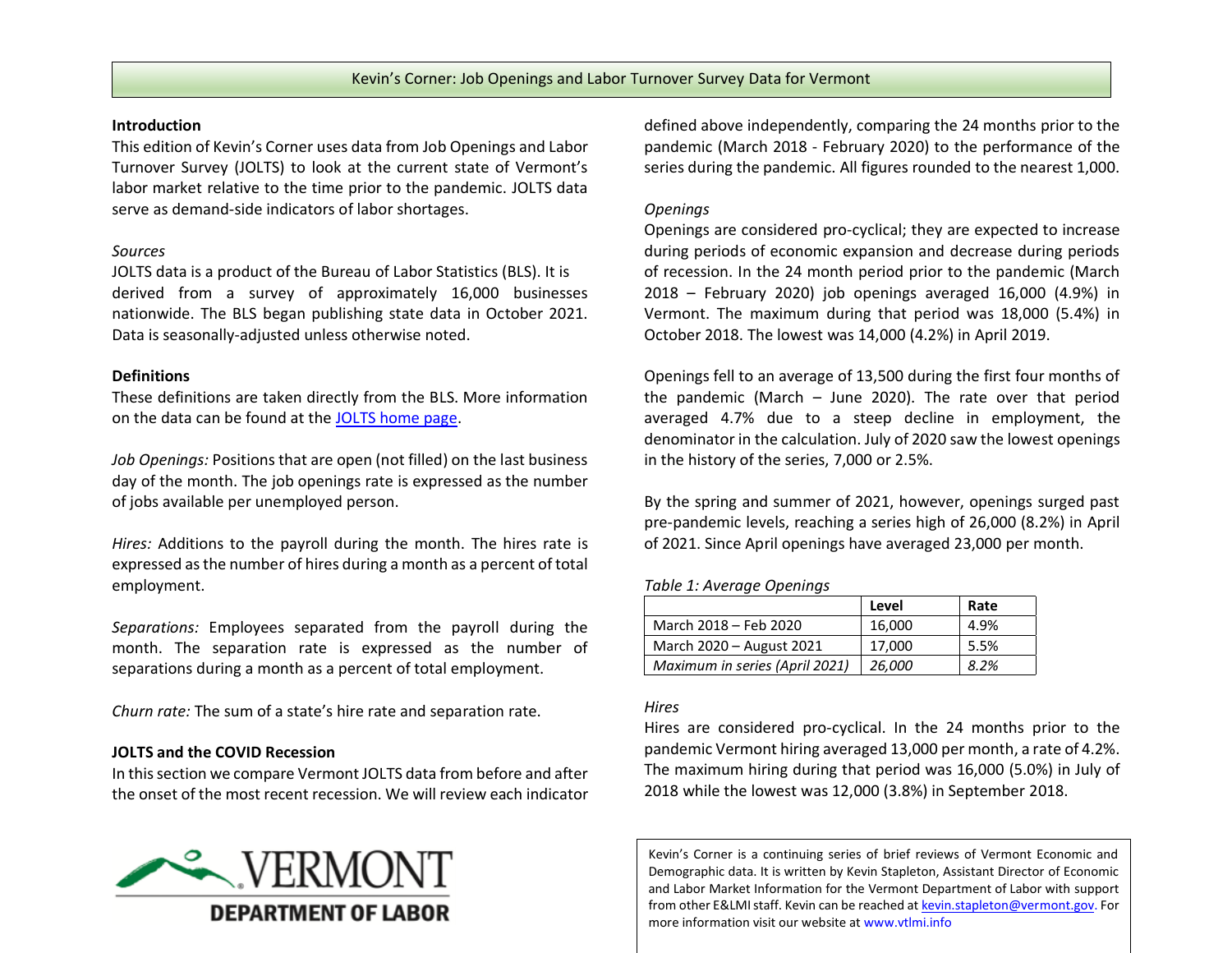The earliest months of the pandemic saw a significant decline in hiring, March and April of 2020 reporting 11,000 per month. This equates to hire rates of 3.5% and 4.4% respectively, the increased rate being the result of a much smaller total employment level. May 2020 brought a swift uptick in hiring, reaching the highest level in the series to that date, 21,000 (7.9%).

Hires returned to more normal figures until the summer of 2021, reaching a series high of 32,000 (10.8%) in June of 2021 as pandemicrelated restrictions were lifted. They have since returned to the prepandemic average of 13,000.

*Table 2: Average Hires*

|                               | Level  | Rate  |
|-------------------------------|--------|-------|
| March 2018 - Feb 2020         | 13,000 | 4.2%  |
| March 2020 - August 2021      | 15,000 | 5.1%  |
| Maximum in series (June 2021) | 32.000 | 10.8% |

#### *Separations*

Separations are the sum of several circumstances that might lead to someone being separated from payroll. The most common are people who quit their jobs to seek or start other employment (quits) and people who are laid off or discharged. Other reasons include retirement or death.

Quits are generally considered pro-cyclical; In a strong labor market people are more likely to seek and find other available opportunities. In a weak labor market people are less inclined to leave their current position because fewer alternatives are available. Layoffs and discharges are considered counter-cyclical; As the economy weakens, demand falls. A decline in demand leads to a decline in production. Firms respond by laying off workers.

In the two years prior to the pandemic monthly total separations averaged 12,000 (3.9%) with quits comprising a slightly larger share than layoffs and discharges. In the 18 months since the start of the pandemic total separations have averaged 14,000 (5.0%) with layoffs and discharges outnumbering quits by a 4:3 ratio. Total separations peaked at 45,000 (14.4%) in March of 2020 with layoffs and discharges outpacing quits by almost 8:1. The following month saw 30,000 separations and a ratio of about 29:1 of layoffs to quits.

Since that time the separations figures have returned to more normal levels, varying from a low of 7,000 (2.6%) in May of 2020 to a high of 15,000 in July of 2021. Quits were equal to or greater than layoffs in every month. On average, quits (6,100 or 2.1%) outnumbered layoffs (4,400 or 1.5%) by 1,700.

### *Table 3: Average Separations*

|                                | Level  | Rate  |
|--------------------------------|--------|-------|
| March 2018 - Feb 2020          | 12.000 | 3.9%  |
| March 2020 - August 2021       | 14.000 | 5.0%  |
| Maximum in series (March 2020) | 45.000 | 14.4% |

#### *Churn*

Because it's the sum of a variable that tends to be pro-cyclical and one that tends to be counter-cyclical, the churn rate doesn't follow obvious business cycle patterns. The average churn rate in the two years prior to the pandemic was 8.1%.

The onset of the pandemic led to record levels of churn – 17.9% and 16.4% in March and April 2020 respectively. These high rates were driven almost exclusively by layoffs and discharges. Since that time we've seen decline to pre-pandemic levels with the average since May 2020 being 9.3%. June of 2021 is a notable exception to that trend, with a rate of 14.9% driven almost entirely by hires.

This workforce product was funded by a grant awarded by the U.S. Department of Labor's Employment and Training Administration. The product was created by the grantee and does not necessarily reflect the official position of the U.S. Department of Labor. The Department of Labor makes no guarantees, warranties, or assurances of any kind, express or implied, with respect to such information, including any information on linked sites and including, but not limited to, accuracy of the information or its completeness, timeliness, usefulness, adequacy, continued availability, or ownership. This product is copyrighted by the institution that created it. Internal use by an organization and/or personal use by an individual for non-commercial purposes is permissible. All other uses require the prior authorization of the copyright owner.